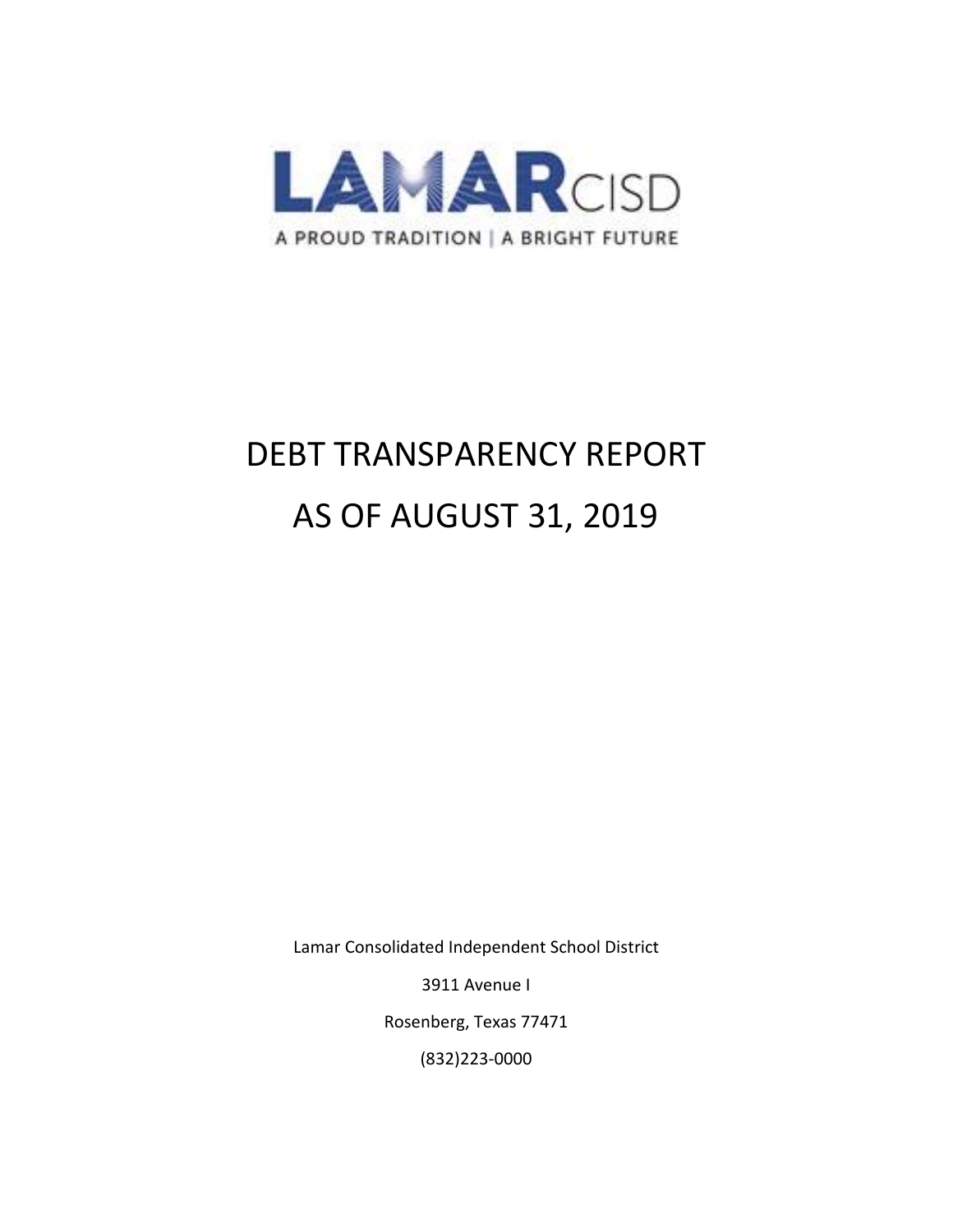#### **Lamar Consolidated ISD Approved Bond Authorizations by Voters As of August 31, 2019**

|                           |             |                          |                            | Authorization |                                                                                                                             |           |
|---------------------------|-------------|--------------------------|----------------------------|---------------|-----------------------------------------------------------------------------------------------------------------------------|-----------|
|                           |             |                          | <b>Total Authorization</b> | Per Capita    |                                                                                                                             | Repayment |
| <b>Authorization Year</b> | Issued      | <b>Unissued</b>          | Amount                     | (185, 430)    | Purpose for which Debt Obigation was Authorized                                                                             | Source    |
| 2006                      | 281,183,937 |                          | 281.183.937                |               | Construction, acquisition and equipment of school buildings, and<br>1.516 purchase the necessary sites and new school buses | a         |
| 2011                      | 249,159,215 |                          | 249.159.215                | 1.344         | Construction, acquisition and equipment of school buildings, and<br>purchase the necessary sites and new school buses       | a         |
| 2014                      | 240,647,552 | $\overline{\phantom{a}}$ | 240,647,552                |               | Construction, acquisition and equipment of school buildings, and<br>1.298 purchase the necessary sites and new school buses | a         |
| 2017                      | 300,000,000 | 145,451,000              | 445,451,000                |               | Construction, acquisition and equipment of school buildings, and<br>2.402 purchase the necessary sites and new school buses | a         |

#### **Other Information Per Government Code Section 140.008(b)(3):**

#### *Repayment Source:*

**(a) Debt Service Fund-** accounts for the resources accumulated and payments made for principal and interest on long-term general obligation debt of governmental funds. The primary revenue source is local ad valorem property taxes levied specifically for debt service.

#### **Current credit rating given by any nationally recognized credit rating organization to debt obligations of the political subdivision:**

|                                                                  | Permanent<br>School<br><b>Fund Rating</b> | Underlying<br><b>Credit Rating</b> |  |  |
|------------------------------------------------------------------|-------------------------------------------|------------------------------------|--|--|
| Moody's Investors Service:<br>Standard & Poor's Rating Services: | Aaa ENH<br>AAA                            | Aa2<br>AA                          |  |  |
| Per Capita Information:                                          |                                           |                                    |  |  |

| Per Capita | 185.430                       |
|------------|-------------------------------|
| Year       | 2019                          |
| Source     | <b>Texas Municipal Report</b> |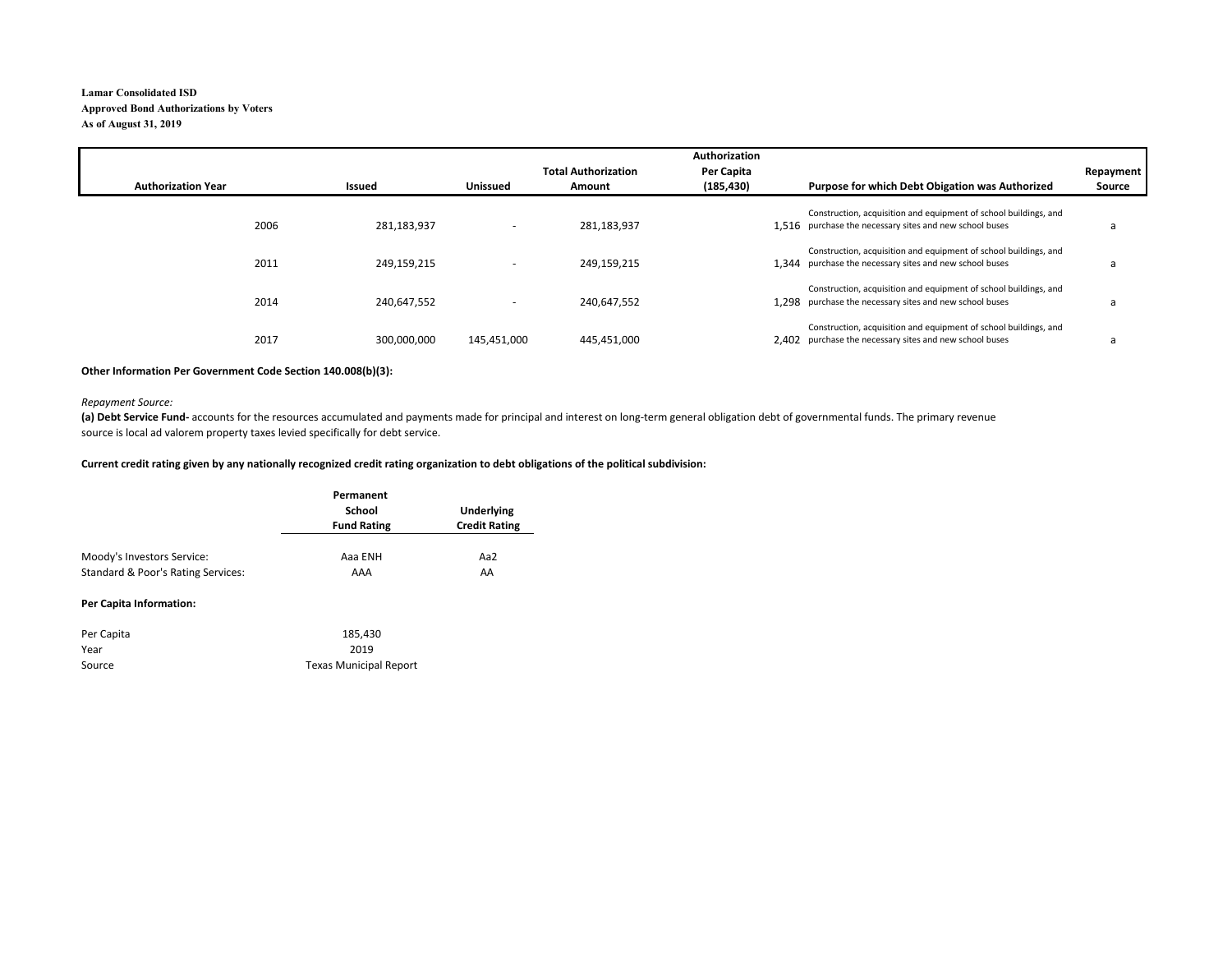## **Lamar Consolidated ISD Combined Principal and Interest Requirement As of August 31, 2019**

| Annual requirements to amortize all bonded long-term debt |
|-----------------------------------------------------------|
| outstanding, as of August 31, 2019, follow:               |

|                    | outstanding, as of August 31, 2019, follow: |                 |                 | Outstanding            |
|--------------------|---------------------------------------------|-----------------|-----------------|------------------------|
| <b>Year Ending</b> |                                             |                 |                 | <b>Debt Per Capita</b> |
| August 31,         | Principal                                   | <b>Interest</b> | <b>Totals</b>   | (185, 430)             |
| 2020               | 25,055,000                                  | 43,693,629      | 68,748,629      | 371                    |
| 2021               | 26,465,000                                  | 44,802,212      | 71,267,212      | 384                    |
| 2022               | 27,760,000                                  | 43,479,739      | 71,239,739      | 384                    |
| 2023               | 29,665,000                                  | 42,085,200      | 71,750,200      | 387                    |
| 2024               | 31,390,000                                  | 40,700,962      | 72,090,962      | 389                    |
| 2025               | 31,165,000                                  | 39,238,138      | 70,403,138      | 380                    |
| 2026               | 27,425,000                                  | 37,773,388      | 65,198,388      | 352                    |
| 2027               | 29,095,000                                  | 36,360,388      | 65,455,388      | 353                    |
| 2028               | 30,585,000                                  | 34,868,388      | 65,453,388      | 353                    |
| 2029               | 32,095,000                                  | 33,360,713      | 65,455,713      | 353                    |
| 2030               | 33,560,000                                  | 31,898,862      | 65,458,862      | 353                    |
| 2031               | 35,090,000                                  | 30,367,062      | 65,457,062      | 353                    |
| 2032               | 36,855,000                                  | 28,756,050      | 65,611,050      | 354                    |
| 2033               | 38,450,000                                  | 27,165,118      | 65, 615, 118    | 354                    |
| 2034               | 40,175,000                                  | 25,601,200      | 65,776,200      | 355                    |
| 2035               | 41,865,000                                  | 23,914,550      | 65,779,550      | 355                    |
| 2036               | 43,625,000                                  | 22,150,800      | 65,775,800      | 355                    |
| 2037               | 35,960,000                                  | 20,417,525      | 56,377,525      | 304                    |
| 2038               | 37,555,000                                  | 18,821,200      | 56,376,200      | 304                    |
| 2039               | 31,920,000                                  | 17,299,325      | 49,219,325      | 265                    |
| 2040               | 33,430,000                                  | 15,794,575      | 49,224,575      | 265                    |
| 2041               | 35,065,000                                  | 14,158,300      | 49,223,300      | 265                    |
| 2042               | 36,785,000                                  | 12,441,350      | 49,226,350      | 265                    |
| 2043               | 38,585,000                                  | 10,639,850      | 49,224,850      | 265                    |
| 2044               | 40,395,000                                  | 8,822,875       | 49,217,875      | 265                    |
| 2045               | 42,180,000                                  | 7,034,825       | 49,214,825      | 265                    |
| 2046               | 36,750,000                                  | 5,390,025       | 42,140,025      | 227                    |
| 2047               | 38,285,000                                  | 3,856,325       | 42,141,325      | 227                    |
| 2048               | 31,080,000                                  | 2,258,400       | 33,338,400      | 180                    |
| 2049               | 22,785,000                                  | 1,181,100       | 23,966,100      | 129                    |
| 2050               | 18,135,000                                  | 362,700         | 18,497,700      | 100                    |
|                    | \$1,039,230,000                             | \$724,694,774   | \$1,763,924,774 | \$<br>9,513            |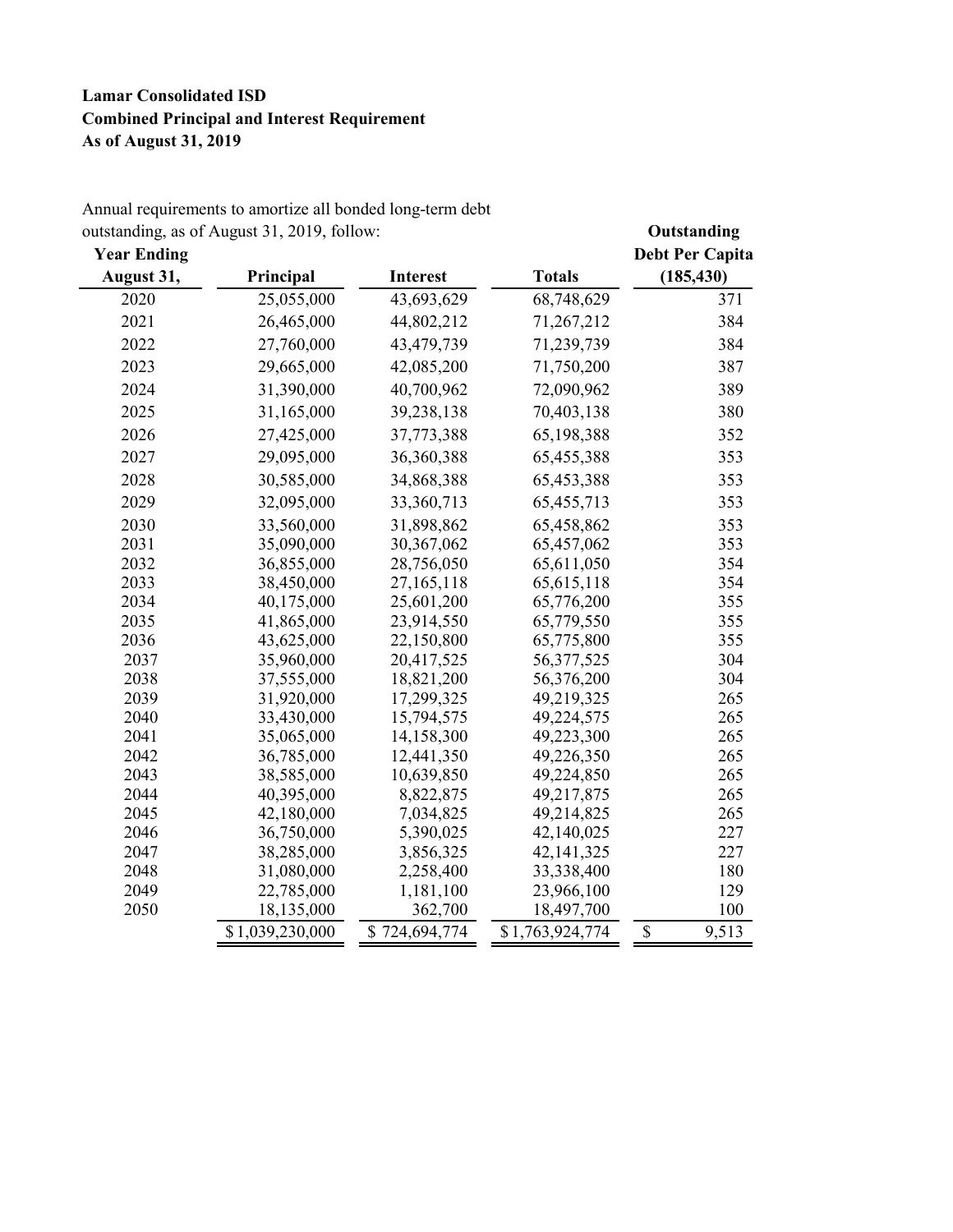## **Lamar Consolidated ISD Bond Status By Series As of August 31, 2019**

| <b>Series</b>                                                 | Original<br><b>Issue</b><br>Amounts * | <b>Spent</b>      | Unspent**         |
|---------------------------------------------------------------|---------------------------------------|-------------------|-------------------|
|                                                               |                                       |                   |                   |
| Unlimited Tax Schoolhouse Bonds<br>Series 2007                | 150,000,000                           | 148,725,386       | 1,274,614         |
| Unlimited Tax Schoolhouse & Refunding Bonds<br>Series 2008    | 131,183,937                           | 130,169,217       | 1,014,720         |
| Unlimited Tax Schoolhouse and Refunding Bonds<br>Series 2012A | 110,000,000                           | 106,838,958       | 3,161,042         |
| Variable Rate Unlimited Tax<br>Series 2014A                   | 90,000,000                            | 89,622,270        | 377,730           |
| Unlimited Tax Schoolhouse Bonds<br>Series 2014B               | 49,159,215                            | 48,028,761        | 1,130,454         |
| Unlimited Tax Schoolhouse Bonds<br>Series 2015                | 145,600,000                           | 138,936,934       | 6,663,066         |
| Unlimited Tax Schoolhouse Bonds<br>Series 2017                | 95,047,552                            | 51,810,406        | 43,237,146        |
| Unlimited Tax Schoolhouse Bonds<br>Series 2018                | 300,000,000                           | 33,427,141        | 266,572,859       |
|                                                               | 1,070,990,704<br>\$                   | 747,559,072<br>\$ | 323,431,632<br>\$ |

\* Refunding Bonds are not included in this schedule

\*\* Includes investment earnings and premiums remaining unspent, and/or interest that is pending transfer to the Debt Service Fund at 8/31/19.